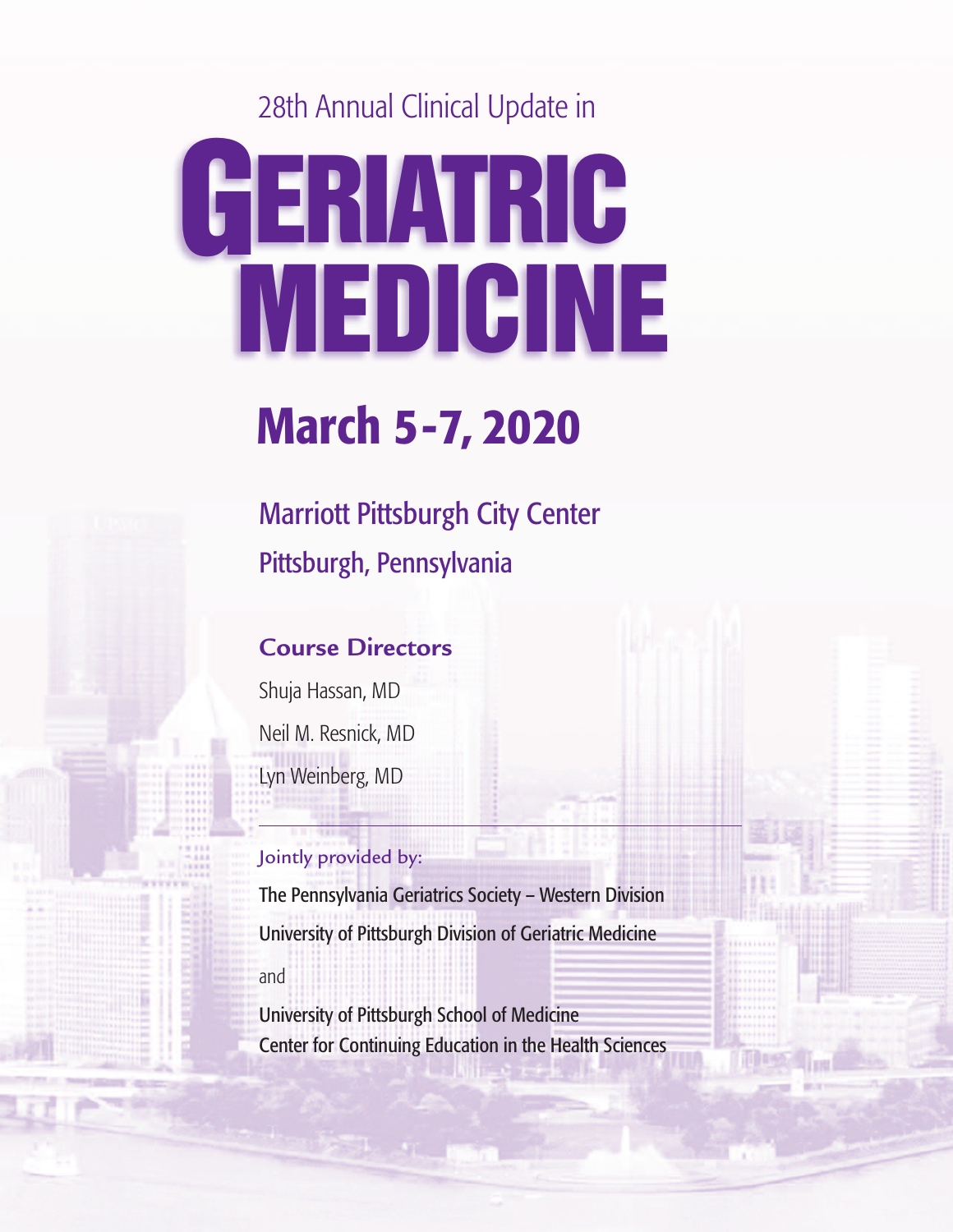28th Annual Clinical Update in



## *Thank You ... to the following who provided support*

*This conference provides a partnership effort of:*

**Premier Partner**

▲ **UPMC Health Plan**

#### **Partnering Institutions**

- ▲ **Allegheny Health Network — Forbes Family Medicine Residency Program**
- ▲ **Community LIFE**
- ▲ **Heritage Valley Health System**
- ▲ **Highmark Blue Cross Blue Shield and Allegheny Health Network**
- ▲ **University Center for Social and Urban Research, Geriatric Workforce Enhancement Program**
- ▲ **UPMC McKeesport Family Medicine Residency Program**
- ▲ **UPMC Shadyside**
- ▲ **UPMC St. Margaret**
- ▲ **Washington Health System Geriatrics Fellowship**

## **One-Stop Guide to Everything to See and Do in Pittsburgh!**

Visit the link below to explore all Pittsburgh has to offer, including ideas on dining, attractions and events scheduled during your stay!

**https://www.visitpittsburgh.com/28th-annual-clinical-update-in-geriatric-medicine/**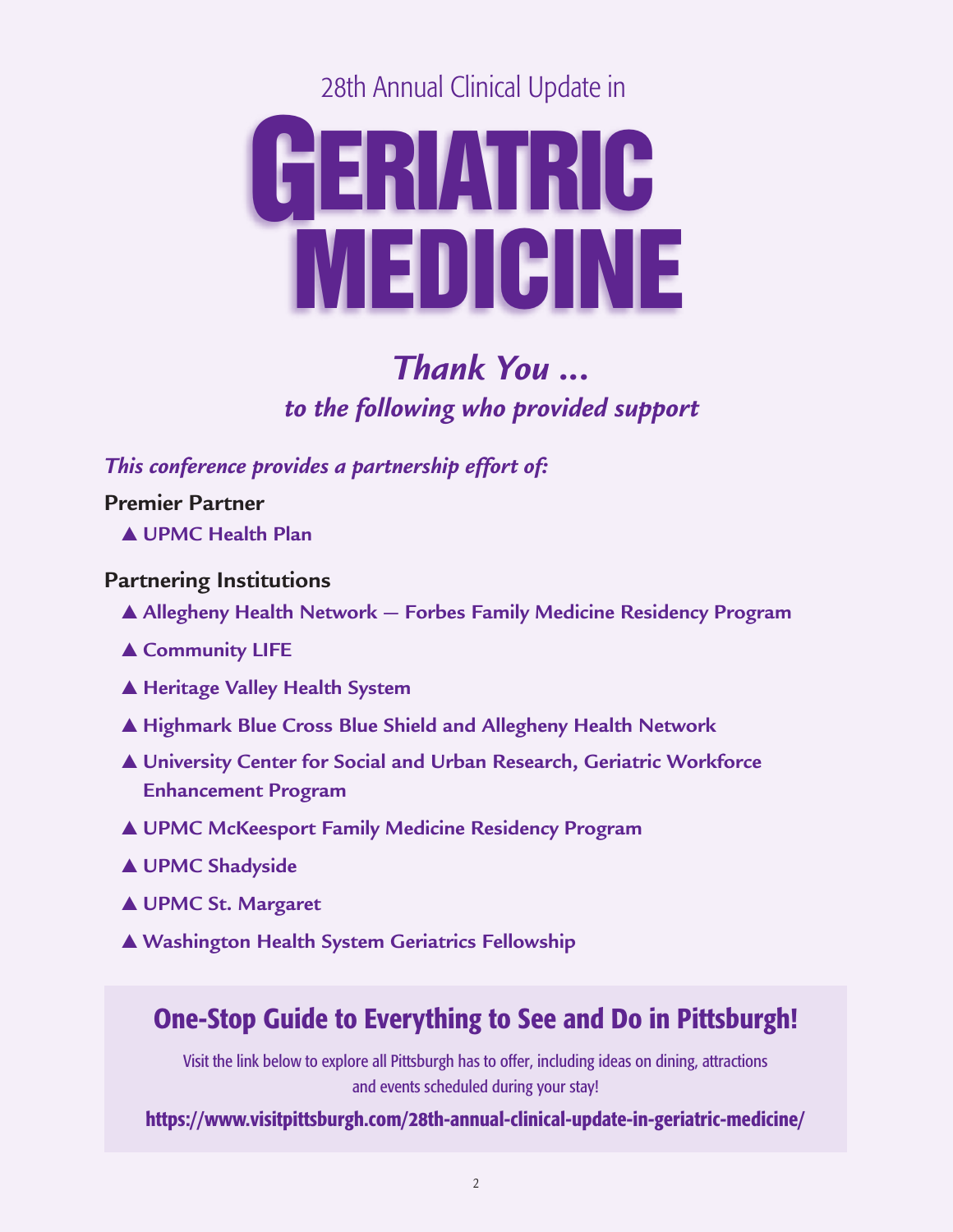#### **Introduction**

As the population continues to age, we are all seeing a tidal wave of older persons in our hospitals, clinics and nursing homes. Moreover, the fastest growing segment of the population comprises individuals above the age of 85 years. The purpose of our conference is to provide an evidence-based approach to help clinicians take exceptional care of these often-frail individuals.

#### **Highlights**

**Speakers** — Handpicked by a multidisciplinary committee of clinicians from academics, practice, and the payer community. Selection was based on two criteria:

- **• Expertise** which in most cases is nationally-recognized and often responsible for the advances relative to practice
- **• Ability to convey information,** in a practical, succinct, and entertaining way that will allow attendees to immediately incorporate lessons into their practice

#### **Topics and Structure**

- ▲ "Year in Review" highlighting recent advances/controversies
- ▲ AGS President discusses "The 4 Ms" (mentation, mobility, meds, and what matters)
- ▲ "Deprescribing" by co-author of the updated Beers List (Linnebur)
- ▲ "Osteoporosis" by the President of the National Osteoporosis Foundation (Greenspan)
- ▲ "Immunizations" by a member of the ACIP and AMDA's President (Nace)
- ▲ "Diabetes in the Elderly" by a co-author of ADA's National Guidelines (Korytkowski)
- ▲ Geriatric Cardiology Symposium featuring authors of AHA/ACC Guidelines for the Elderly
- ▲ Practical tips on Difficult Conversations by the co-developer of the acclaimed "VitalTalk" (Arnold)
- ▲ State of the Art updates on geriatric syndromes, each tailored to relevant clinical settings
- ▲ Evidence-based solutions for multiple other relevant topics, including geriatric psychiatry, insomnia, electrolyte disorders, common infections, the hot joint, and pressure ulcers.
- ▲ Practical, implementable pearls on hearing aids, podiatry, dermatology, dentistry, elder abuse, etc.
- ▲ Special sessions on Wellness and the Ins/Outs and Consequences of "Obs" Admissions
- ▲ Interactive Panel Discussions and breakout sessions, allowing attendees to design their own course, and affording close interactions with experts on challenging topics and real-world cases

#### **Learning Objectives**

At the end of this course, participants should be able to:

- ▲ Provide evidence-based updates for common geriatric disorders
- ▲ Understand how the approach to geriatric care differs by clinical setting
- ▲ Understand innovative new initiatives and programs to improve the care of the older patient
- $\triangle$  Get answers to specific clinical questions from their own practice

#### **Who Should Attend**

This course is designed for family practitioners, internists, geriatricians, and other health care professionals who provide care to older adults. Previous attendees will also be interested because of the conference's continually changing topics, speakers and approach.

#### **Continuing Education Credit**

**CME –** In support of improving patient care, this activity has been planned and implemented by the University of Pittsburgh and the Pennsylvania Geriatrics Society – Western Division. The University of Pittsburgh is jointly accredited by the Accreditation Council for Continuing Medical Education (ACCME), the Accreditation Council for Pharmacy Education (ACPE), and the American Nurses Credentialing Center (ANCC), to provide continuing education for the healthcare team.

**Physicians** – The University of Pittsburgh School of Medicine designates this live activity for a maximum of 20.0 *AMA PRA Category 1 Credits.™* Physicians should only claim credit commensurate with the extent of their participation in the activity.

**Nursing (CNE) –** The maximum number of hours awarded for this Continuing Nursing Education activity is 20.0 contact hours.

**Pharmacy (CPE) –** This knowledge-based activity provides 20.0 contact hours of continuing pharmacy education credit.

**Social Work —** As a Jointly Accredited Organization, University of Pittsburgh is approved to offer social work continuing education by the Association of Social Work Boards (ASWB) Approved Continuing Education (ACE) program. Organizations, not individual courses, are approved under this program. State and provincial regulatory boards have the final authority to determine whether an individual course may be accepted for continuing education credit. University of Pittsburgh maintains responsibility for this course. Social workers completing this course receive 20.0 continuing education credits.

**Other health care professionals —** Other health care professionals will receive a certificate of attendance confirming the number of contact hours commensurate with the extent of participation in this activity. Thursday =  $9.0$ ; Friday =  $7.75$ ; Saturday =  $3.25$ 

#### **The 20.0 credit hours includes the dinner; that is a one-hour presentation (1 credit).**

For more information on conference details and credit offerings, please visit our website: https://cce.upmc.com, or email CCEHS\_Support@upmc.edu.

*See "How do I get my credits?" on page 7.*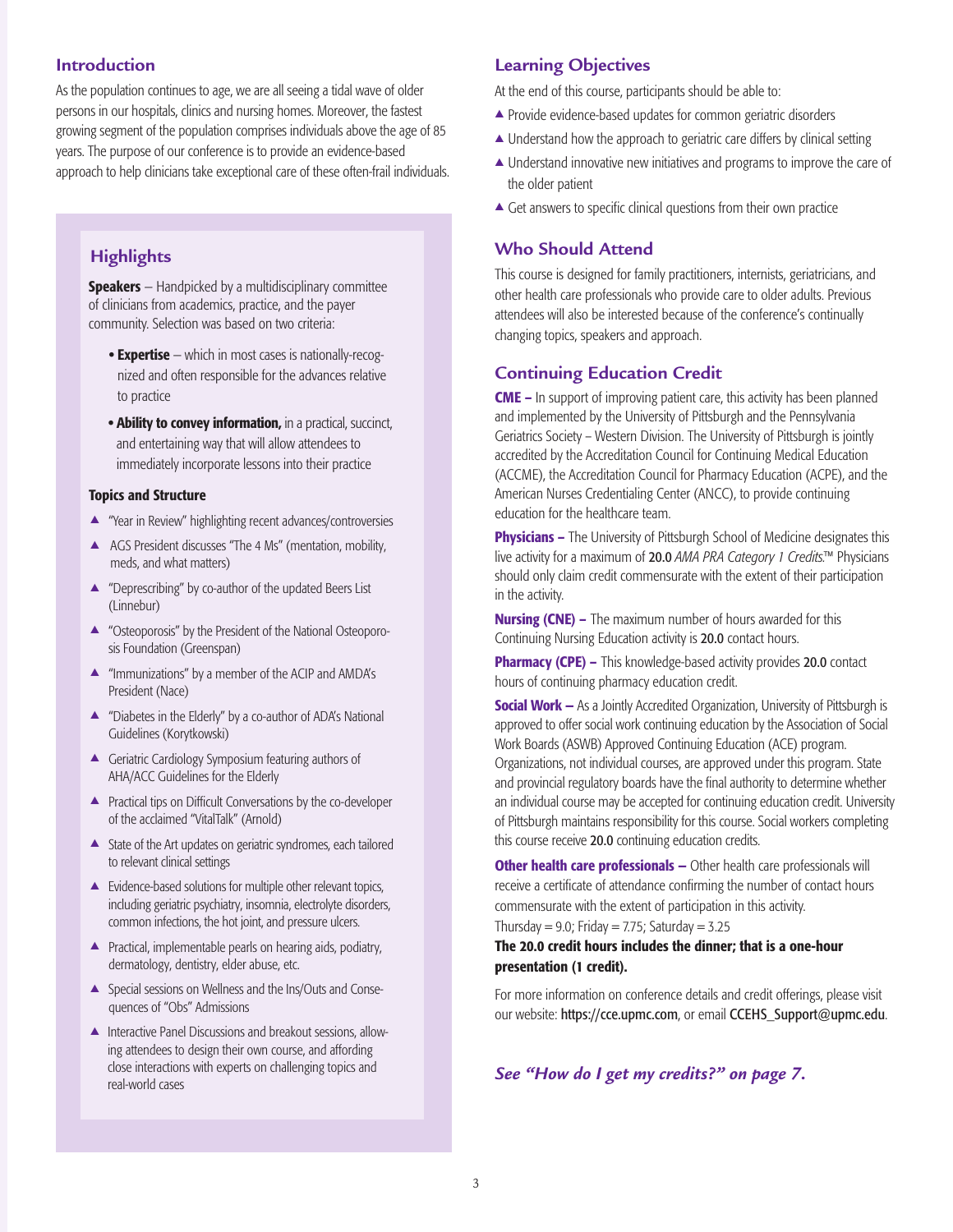## Schedule

| Thursday, March 5, 2020 |                                                                                                                       | Friday, March 6, 2020 |                                                                                                                               |  |
|-------------------------|-----------------------------------------------------------------------------------------------------------------------|-----------------------|-------------------------------------------------------------------------------------------------------------------------------|--|
| $7:00$ am               | Registration and Continental Breakfast                                                                                | $7:00$ am             | Registration and Continental Breakfast                                                                                        |  |
| $7:25$ am               | <b>Welcome and Announcements</b><br>Shuja Hassan, MD                                                                  | 7:30 am               | <b>Welcome and Announcements</b><br>Shuja Hassan, MD                                                                          |  |
|                         | <b>Issues in Geriatrics I</b><br><b>Moderator: Christine Herb, MD</b>                                                 |                       | <b>Issues in Geriatrics III: Cardiology</b><br><b>Moderator: Daniel Forman, MD</b>                                            |  |
| $7:30$ am               | Hyponatremia Made Ridiculously Simple<br>Khaled Nashar, MD                                                            | $7:35$ am             | <b>Statin Therapy for Older Adults: Evolving Concepts</b><br>of Management<br>Daniel Forman, MD                               |  |
| 8:05 am                 | The Hot Joint<br>Mary Chester Wasko, MD, MSc                                                                          | 8:05 am               | <b>Hypertension Treatment in Older Adults: Balancing</b><br><b>Efficacy with Safety</b>                                       |  |
| $8:40$ am               | De-Prescribing in an Era with Diagnosis Drift and Polypills<br>Sunny Linnebur, PharmD                                 | 8:40 am               | Ashok Krishnaswami, MD, MAS<br>Heart Failure with Preserved Ejection Fraction -                                               |  |
| $9:25$ am               | <b>BREAK - VISIT WITH EXHIBITORS</b>                                                                                  |                       | <b>Embracing Complexity</b><br>Parag Goyal, MD, MSc                                                                           |  |
| $9:40$ am               | Vaccinations in the Elderly<br>David Nace, MD, MPH                                                                    | $9:15$ am             | Oral Anticoagulation and Stroke Prevention Strategies<br>in Older Adults with Atrial Fibrillation<br>Deirdre O'Neill, MD, MSc |  |
| $10:15$ am              | Common Infections in the Geriatric Population<br>Nathan Shively, MD                                                   | $9:50$ am             | Cardiology Expert Panel Q&A<br>Daniel Forman, MD; Parag Goyal, MD, MSc;                                                       |  |
| 10:50 am                | <b>Geriatrics: The Year in Review</b><br>David Nace, MD, MPH and Fred Rubin, MD                                       | $10:20$ am            | Ashok Krishnaswami, MD, MAS; Deirdre O'Neill, MD, MSc<br><b>BREAK - VISIT WITH EXHIBITORS</b>                                 |  |
| $11:50$ am              | Lunch                                                                                                                 | 10:40 am              | <b>Breakout Workshop I</b> (repeats at 11:20 am)                                                                              |  |
|                         | <b>Issues in Geriatrics II</b><br><b>Moderator: Fred Rubin, MD</b>                                                    |                       | A. Ask the Endocrinologist<br>Mary Korytkowski, MD                                                                            |  |
| 12:40 pm                | <b>Falls - Clinical Pearls</b><br>Rollin Wright, MD, MPH, MS                                                          |                       | B. Abuse, Neglect and Exploitation of Older Adults:<br>A Primer for Primary Care Practitioners<br>Lena Makaroun, MD, MS       |  |
| $1:20$ pm               | Neurocognitive Disorders - Diagnostic Strategies<br>Daniel Varon, MD                                                  |                       | C. Ask the Psychiatrist<br>James Tew, MD                                                                                      |  |
| $2:00$ pm               | Update on Bone Health<br>Susan Greenspan, MD                                                                          |                       | D. Ask the Dentist<br>Elaine Berkowitz, DMD                                                                                   |  |
| 2:40 pm                 | <b>BREAK - VISIT WITH EXHIBITORS</b>                                                                                  | $11:20$ am            | <b>Breakout Workshop II</b> (Repeated from 10:40)                                                                             |  |
| 3:00 pm                 | Managing Incontinence<br>Neil Resnick, MD                                                                             |                       | A. Ask the Endocrinologist<br>Mary Korytkowski, MD                                                                            |  |
| 3:40 pm                 | <b>Expert Panel Q&amp;A</b><br>Rollin Wright, MD, MPH, MS; Daniel Varon, MD;<br>Susan Greenspan, MD; Neil Resnick, MD |                       | B. Abuse, Neglect and Exploitation of Older Adults:<br>A Primer for Primary Care Practitioners<br>Lena Makaroun, MD, MS       |  |
| 4:20 pm                 | <b>Clinician Wellness</b><br>Thomas Campbell, MD, MPH                                                                 |                       | C. Ask the Psychiatrist<br>James Tew, MD<br>D. Ask the Dentist                                                                |  |
| 4:50 pm                 | Thursday Adjournment                                                                                                  |                       | Elaine Berkowitz, DMD                                                                                                         |  |
| 5:15 pm                 | Dinner Symposium - 4M's: Medication in an Age Friendly<br><b>Health System</b><br>Sunny Linnebur, PharmD              | Noon                  | LUNCH                                                                                                                         |  |

**Friday, March 6, 2020**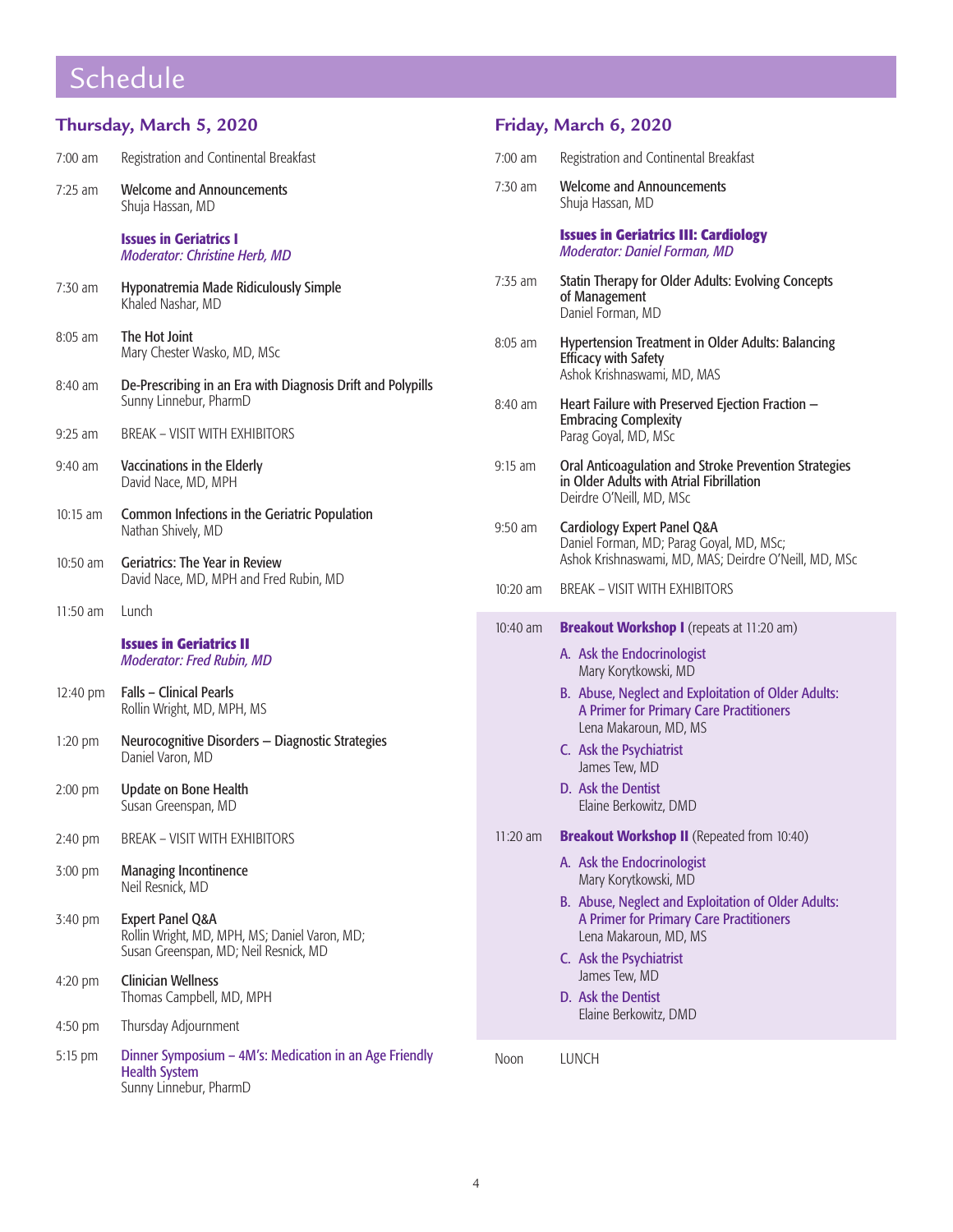## Schedule

|           | <b>Issues in Geriatrics IV</b><br>Moderator: Namita Ahuja Yende, MD, MMM                                                                                                                                                                                                                                                                              |  |
|-----------|-------------------------------------------------------------------------------------------------------------------------------------------------------------------------------------------------------------------------------------------------------------------------------------------------------------------------------------------------------|--|
| 12:45 pm  | <b>Geriatric Teacher of the Year Award Presentation</b><br>Rollin Wright, MD, MPH, MS                                                                                                                                                                                                                                                                 |  |
| $1:00$ pm | <b>Case Studies in LFT Abnormalities</b><br>Michael Babich, MD                                                                                                                                                                                                                                                                                        |  |
| 1:35 pm   | Why is My Patient in Observation Status?<br>What Can I Do About It?<br>Eric Rodriguez, MD, MPhil                                                                                                                                                                                                                                                      |  |
| $2:10$ pm | Geriatric Dermatology for the Non-Dermatologist<br>Justin Vujevich, MD                                                                                                                                                                                                                                                                                |  |
| 2:55 pm   | <b>BREAK - VISIT WITH EXHIBITORS</b>                                                                                                                                                                                                                                                                                                                  |  |
| 3:10 pm   | <b>Breakout Workshop III</b> (Repeats at 3:50)                                                                                                                                                                                                                                                                                                        |  |
|           | E. Evaluation and Treatment/Injection of Common<br><b>Shoulder Complaints</b><br>Matthew Flanagan, DO<br><b>Hearing Loss: Evaluation and Management</b><br>F.<br>Lori Zitelli, AuD<br>G. Podiatry in the Elderly<br>Jessica Sciulli, DPM<br>H. Ask the Cardiologist: 5 Most Common Hospital<br><b>Cardiology Consults</b><br>Krishna Tummalapalli, MD |  |
| 3:50 pm   | <b>Breakout Workshop IV</b> (Repeated from 3:10)                                                                                                                                                                                                                                                                                                      |  |
|           | E. Evaluation and Treatment/Injection of Common<br><b>Shoulder Complaints</b><br>Matthew Flanagan, DO                                                                                                                                                                                                                                                 |  |
|           | <b>Hearing Loss: Evaluation and Management</b><br>F.<br>Lori Zitelli, AuD                                                                                                                                                                                                                                                                             |  |
|           | G. Podiatry in the Elderly<br>Jessica Sciulli, DPM                                                                                                                                                                                                                                                                                                    |  |
|           | H. Ask the Cardiologist: 5 Most Common Hospital<br><b>Cardiology Consults</b><br>Krishna Tummalapalli, MD                                                                                                                                                                                                                                             |  |

#### **Saturday, March 7, 2020**

| $7:30$ am | Registration and Coffee |  |  |
|-----------|-------------------------|--|--|
|-----------|-------------------------|--|--|

#### **Issues in Geriatrics V** *Moderator: Melissa Connelly, DNP*

- 8:00 am Early and Late Discussions of Goals of Care Robert Arnold, MD
- 9:00 am Sleep Apnea in the Elderly Sanjay Patel, MD, MS
- 9:35 am Treating Diabetes in the Older Adult Patricia Bononi, MD
- 10:10 am BREAK
- 10:25 am Wound Care 101 Elisa Taffe, MD, CWSP
- 11:00 am Hazards of Hospitalization Lyn Weinberg, MD
- 11:35 am Closing Remarks and Conference Adjournment

## **One-Stop Guide to Everything to See and Do in Pittsburgh!**

Visit the link below to explore all Pittsburgh has to offer, including ideas on dining, attractions and events scheduled during your stay!

**https://www.visitpittsburgh.com/ 28th-annual-clinical-update-in-geriatric-medicine/**

4:30 pm Friday Adjournment

CME Presentations:

https://cce.upmc.com/presentations\_geriatrics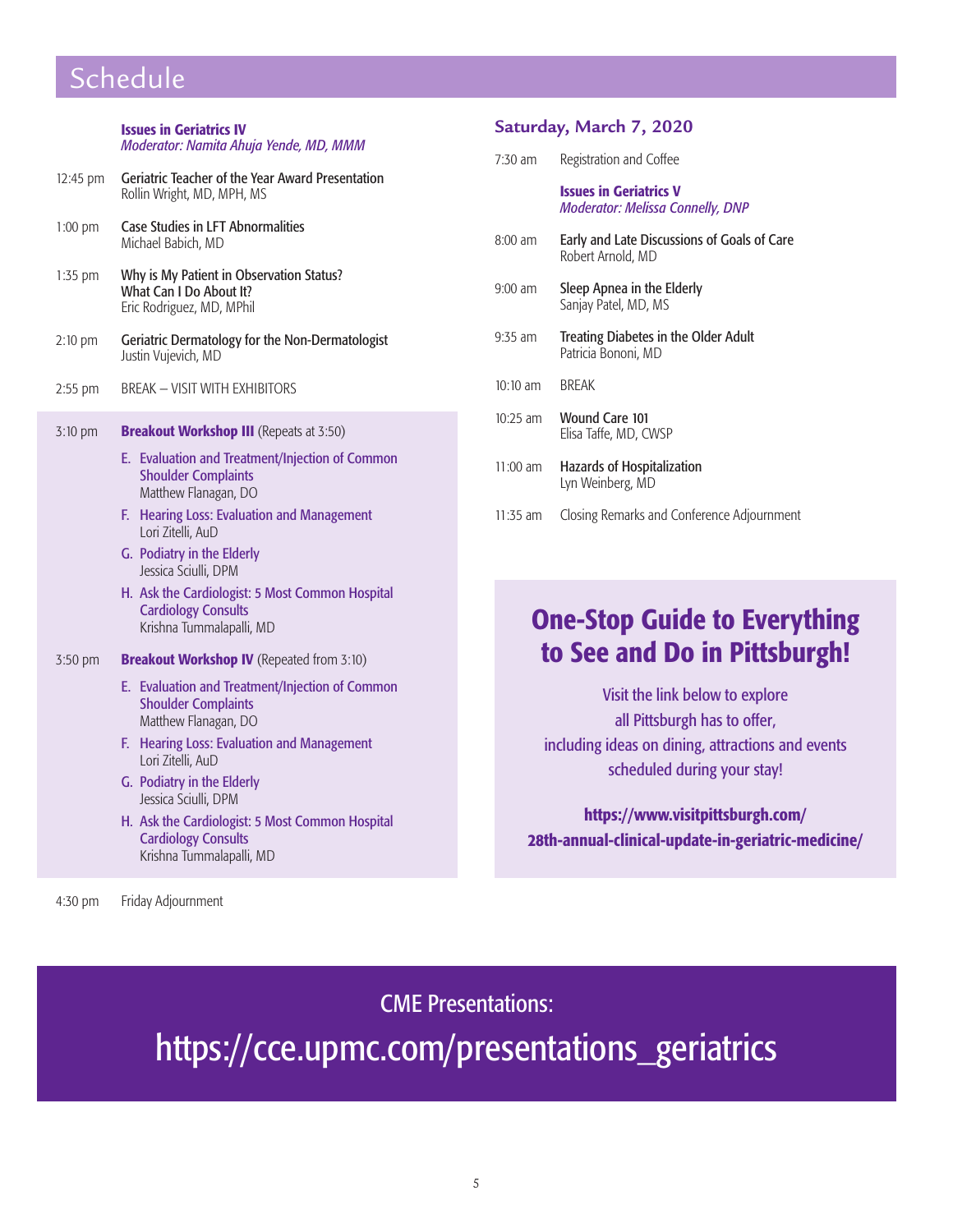#### **Course Directors**

#### **Shuja Hassan, MD**

Assistant Professor of Medicine, Geriatrics University of Pittsburgh School of Medicine Medical Director, UPMC Canterbury Place

#### **Neil M. Resnick, MD**

Thomas Detre Professor of Medicine University of Pittsburgh School of Medicine Chief, Division of Geriatric Medicine Director, Hartford Foundation Center of Excellence in Geriatric Medicine Associate Director, Aging Institute of UPMC and University of Pittsburgh

#### **Lyn Weinberg, MD**

Assistant Professor of Medicine Temple University School of Medicine Division Director of Geriatrics Medical Director, Hospital Elder Life Program Allegheny Health Network

#### **Guest Faculty**

#### **Parag Goyal, MD, MSc**

Assistant Professor of Medicine Director, Heart Failure with Preserved Ejection Fraction Program Divisions of Cardiology and General Internal Medicine Weill Cornell Medicine New York, New York

#### **Ashok Krishnaswami, MD, MAS**

Cardiologist Clinician Researcher Kaiser Permanente, San Jose Medical Center San Jose, California

#### **Sunny Linnebur, PharmD**

Professor Geriatric Pharmacist University of Colorado School of Pharmacy Aurora, Colorado

#### **Deirdre O'Neill, MD, MSc**

Assistant Professor of Medicine Division of Cardiology University of Alberta Hospital Edmonton, Alberta, Canada

#### **Local Faculty**

#### **Robert Arnold, MD**

Distinguished Service Professor of Medicine Chief, Section of Palliative Care and Medical Ethics Director, Institute for Doctor-Patient **Communication** University of Pittsburgh School of Medicine Medical Director, UPMC Palliative and Supportive Institute

#### **Michael Babich, MD**

Associate Professor of Medicine Temple University School of Medicine Director, GI Fellowship Program Allegheny General Hospital Allegheny Health Network

#### **Elaine Berkowitz, DMD**

Geriatric and Special Needs Dentistry

**Patricia Bononi, MD** Medical Director, Center for Diabetes Allegheny Health Network

#### **Thomas P. Campbell, MD, MPH**

Chairman, Emergency Medicine Chief Wellness Officer Allegheny Health Network

#### **Matthew Flanagan, DO**

Primary Care Sports Medicine Allegheny Orthopedic Associates Allegheny Health Network

#### **Daniel Forman, MD**

Professor of Medicine Division of Geriatric Medicine University of Pittsburgh School of Medicine Chair, Geriatric Cardiology, UPMC Director, Cardiac Rehabilitation VA Pittsburgh Healthcare System

#### **Susan L. Greenspan, MD**

Professor of Medicine and Clinical and Translational Science Division of Geriatric Medicine University of Pittsburgh School of Medicine Director, Osteoporosis Prevention and Treatment Center, UPMC Director, Bone Health, Magee-Womens Hospital of UPMC

#### **Mary Korytkowski, MD**

Professor of Medicine Division of Endocrinology University of Pittsburgh School of Medicine

#### **Lena Makaroun, MD, MS**

Assistant Professor Division of Geriatric Medicine University of Pittsburgh School of Medicine Core Investigator, VA Pittsburgh Center for Health Equity Research and Promotion

#### **Dave Nace, MD, MPH**

Associate Professor of Medicine Clinical Chief, Division of Geriatric Medicine University of Pittsburgh School of Medicine Director, Long Term Care Chief of Medical Affairs, UPMC Senior **Communities** 

#### **Khaled Nashar, MD**

Clinical Assistant Professor Director, Division of Nephrology and Hypertension Training Program Director, Nephrology Fellowship Allegheny Health Network

#### **Sanjay Patel, MD, MS**

Professor of Medicine and Epidemiology University of Pittsburgh School of Medicine Director, Center for Sleep and Cardiovascular Outcomes Research Medical Director, UPMC Comprehensive Sleep Disorders Program

#### **Neil M. Resnick, MD**

Thomas Detre Professor of Medicine University of Pittsburgh School of Medicine Chief, Division of Geriatric Medicine Director, Hartford Foundation Center of Excellence in Geriatric Medicine Associate Director, Aging Institute of UPMC and University of Pittsburgh

#### **Eric Rodriguez, MD, MPhil**

Associate Professor of Medicine Division of Geriatric Medicine University of Pittsburgh School of Medicine

#### **Fred Rubin, MD**

Professor of Medicine Division of Geriatric Medicine University of Pittsburgh School of Medicine Chief of Medicine, UPMC Shadyside

#### **Jessica Sciulli, DPM**

Podiatrist Sciulli Foot and Ankle Clinics LLC.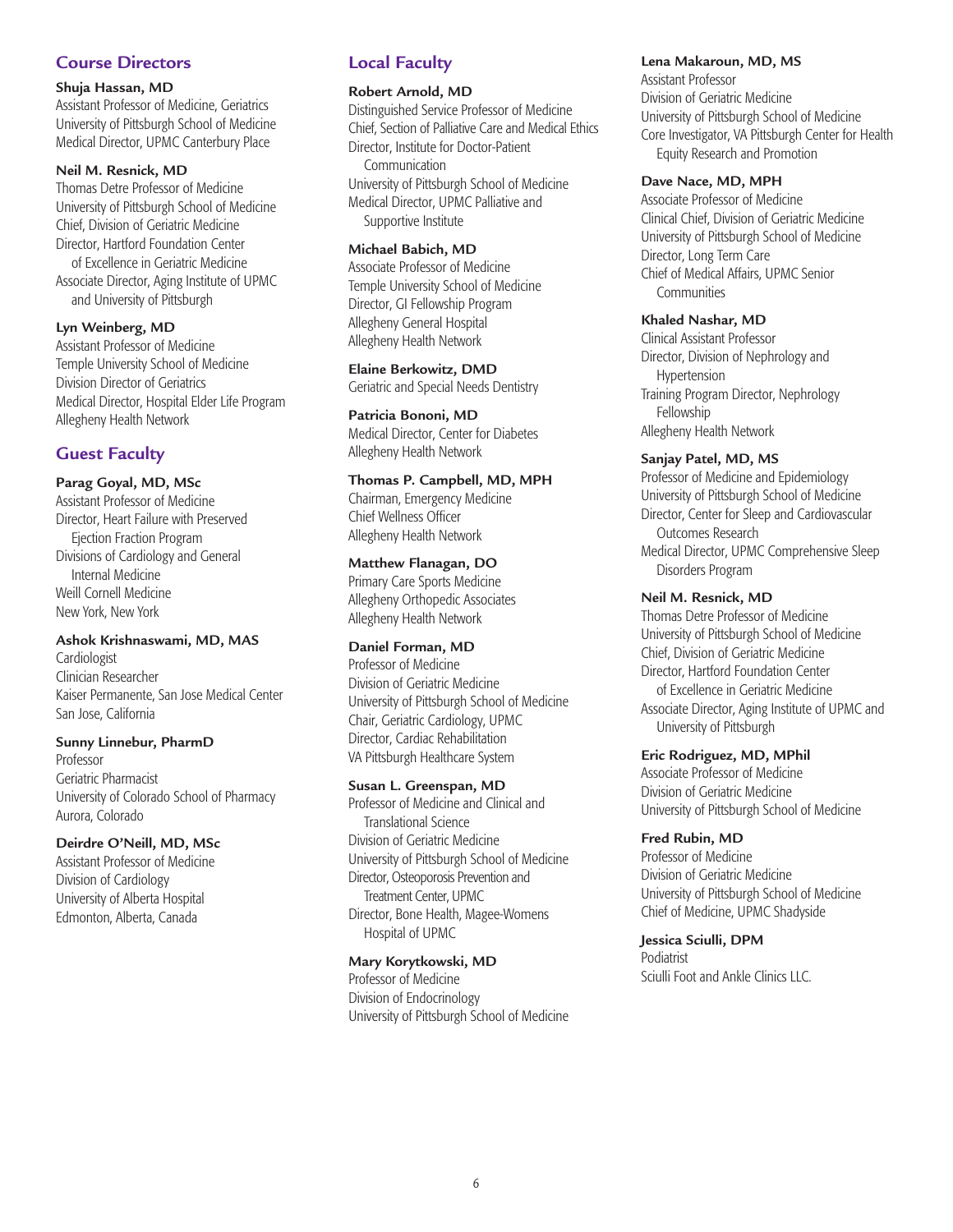#### **Nathan Shively, MD**

Medical Director, Antimicrobial Stewardship Program Allegheny Valley Hospital Allegheny Health Network

#### **Elisa C. Taffe, MD, CWSP**

Medical Director, Allegheny General Hospital Advanced Wound Healing and Lymphedema Center Allegheny Health Network

#### **James Tew, MD**

Associate Professor of Psychiatry University of Pittsburgh School of Medicine Associate Chief, WPIC Inpatient Medical Director, Quality & Clinical Pathways

#### **Krishna Tummalapalli, MD**

Clinical Instructor of Medicine Division of Cardiology University of Pittsburgh School of Medicine

#### **Daniel Varon, MD**

Assistant Professor of Psychiatry University of Pittsburgh

#### **Justin Vujevich, MD**

Medical Director, Vujevich Dermatology Associates Chief, Dermatology, St. Clair Hospital Chief, Dermatology, The Washington Hospital

#### **Mary Chester Wasko, MD, MSc**

Division Director, Rheumatology Allegheny Health Network

#### **Lyn Weinberg, MD**

Assistant Professor of Medicine Temple University School of Medicine Division Director, Geriatrics Medical Director, Hospital Elder Life Program Allegheny Health Network

#### **Rollin Wright, MD, MS, MPH**

Assistant Professor of Medicine Division of Geriatric Medicine University of Pittsburgh School of Medicine Director, Geriatric Track Program UPMC Internal Medicine Residency Training Program

\_\_\_\_\_\_\_\_\_\_\_\_\_\_\_\_\_\_\_\_\_\_\_\_\_\_\_\_\_\_\_\_\_\_\_\_\_\_\_\_\_\_\_\_\_\_\_\_\_\_\_\_\_\_\_\_\_\_\_\_\_\_\_\_\_\_\_\_\_\_\_\_\_\_\_\_\_

**Lori Zitelli, AuD** Audiologist UPMC Eye & Ear Institute

#### **Planning Committee** Namita Ahuja, MD Daphne Bicket, MD Judith S. Black, MD, MHA Melissa Connelly, DNP Lauren Dornin, DNP, AGNP Shuja Hassan, MD Christine Herb, MD Jordan F. Karp, MD David Nace, MD, MPH Karen A. Powers, MD Neil M. Resnick, MD Benjamin Reynolds, MSPAS, PA-C Fred Rubin, MD Victor M. Rudkin, MD Heather Sakely, PharmD Lianne Glaus Vighetti, DHCE, LSW Lyn Weinberg, MD

#### **How do I get my credits?**

#### *This activity is approved for AMA PRA Category 1 Credit™, ACPE, ANCC and ASWB credit.*

The UPMC Center for Continuing Education in the Health Sciences (CCEHS) implemented a new continuing education portal, http://cce.upmc.com to register, view, track and manage your continuing education credits. To receive credit for this activity, *all participants* will be required to login and complete the course evaluation and claim credits. The course evaluation will be available at the end of Day 1 and must be completed within 14 days. Upon completion of the course evaluation, certificates will be available to download and stored for future reference in your Completed Activities.

#### **Please note the following:**

AAFP Members: Please sign in at the registration desk and provide your AAFP number.

Social Workers: Please sign in and out at the registration desk each day.

Nurse Practitioners: Pharmacotherapeutics contact hours were not predesignated by the speaker. These hours may be self-claimed. The educational presentation or conference agenda should be maintained as evidence to validate the contact hour calculation.

**Pharmacists:** As required by the Accreditation Council for Pharmacy Education (ACPE) credits for will be uploaded to the National Association of Boards of Pharmacy (NABP) within 60 days of completion. It is the responsibility of the pharmacist/pharmacy technician to provide the correct NABP Board ID and DOB. To review/edit your information, access your UPMC continuing education account at http://cce.upmc.com and choose "My Account."

*The information presented at this CME program represents the views and opinions of the individual presenters, and does not constitute the opinion or endorsement of, or promotion by, the UPMC Center for Continuing Education in the Health Sciences, UPMC / University of Pittsburgh Medical Center or Affiliates and University of Pittsburgh School of Medicine. Reasonable efforts have been taken intending for educational subject matter to be presented in a balanced, unbiased fashion and in compliance with regulatory requirements. However, each program attendee must always use his/her own personal and professional judgment when considering further application of this information, particularly as it may relate to patient diagnostic or treatment decisions including, without limitation, FDA-approved uses and any off-label uses. The Center for Continuing Education and the sponsoring department do not certify that through participation in this program participants are competent to perform certain procedures or skills.*

#### **Special Needs**

 $\overline{\mathfrak{b}}$ 

Participation by all individuals is encouraged. Advance notification of any special needs will help us provide better service. Please notify us of your needs *at least two weeks* in advance of the program by calling (412) 321-5030.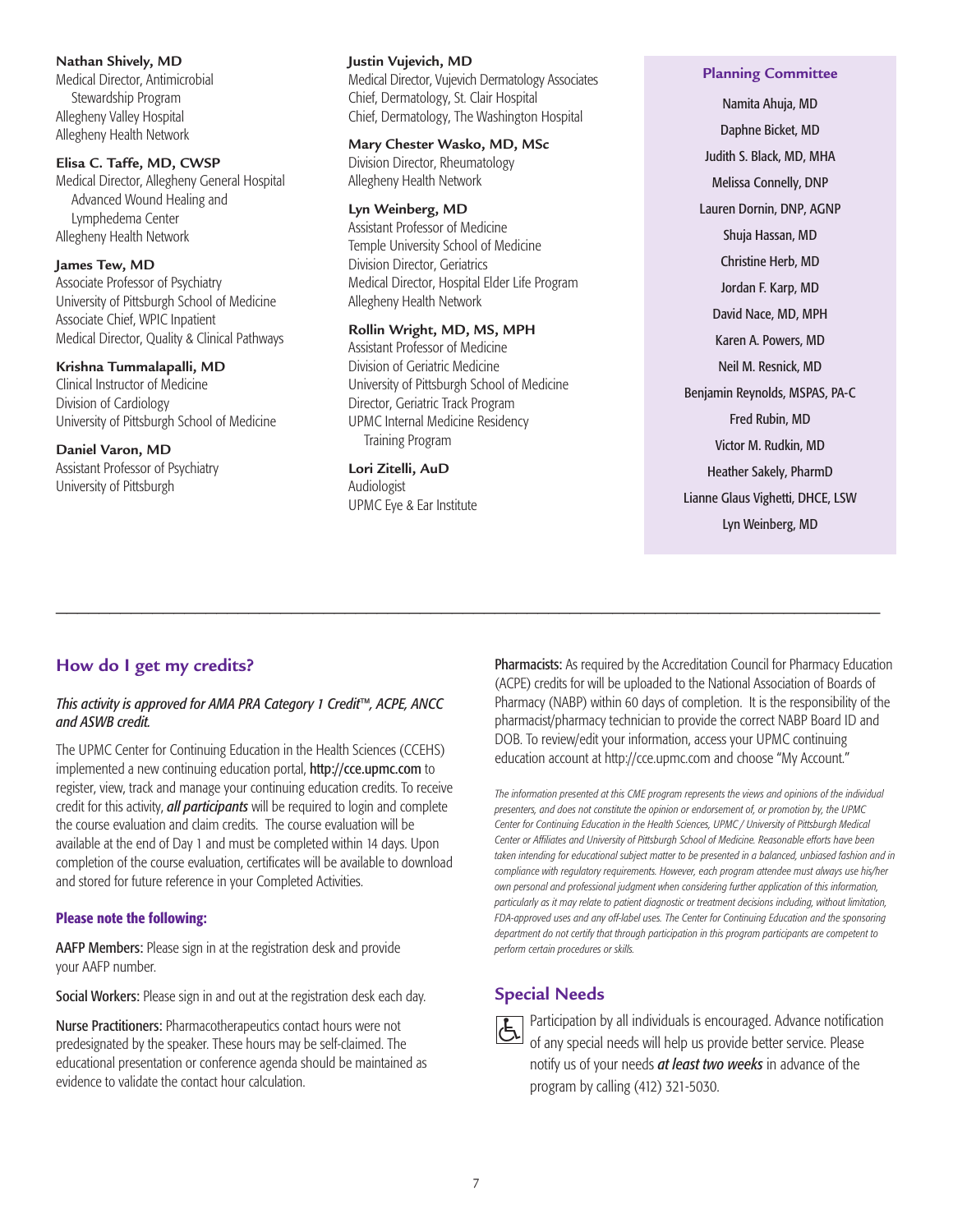## *Thank You to the following who provided support:*

## *Exhibitors*

| <b>Abbyie</b>                                                         | <b>GlaxoSmithKline</b>                              | <b>Optum</b>                                     |  |
|-----------------------------------------------------------------------|-----------------------------------------------------|--------------------------------------------------|--|
| <b>Alzheimer's Association</b>                                        | <b>Hikma Specialty USA Inc</b>                      | Pfizer, Inc.                                     |  |
| <b>Amarin Pharma</b>                                                  | <b>Janssen Pharmaceutical</b>                       | <b>Pfizer Vaccines</b>                           |  |
| <b>Amedisys Inc</b>                                                   | <b>Companies of</b><br><b>Johnson &amp; Johnson</b> | <b>Presbyterian SeniorCare Network</b>           |  |
| <b>Amgen</b>                                                          | <b>Merck</b>                                        | <b>Sanofi Pasteur</b>                            |  |
| <b>Avanir Pharmaceuticals</b>                                         | <b>Novartis Pharmaceuticals</b>                     | <b>Takeda</b>                                    |  |
| <b>Community LIFE</b>                                                 | <b>Novo Nordisk</b>                                 | <b>UPMC Centers for</b><br><b>Rehab Services</b> |  |
| <b>Encompass Health Harmarville</b><br><b>Rehabilitation Hospital</b> | <b>Oasis Senior Advisors</b>                        |                                                  |  |

**Plan on visiting the EXHIBIT AREA to discuss each vendor's products and services.** \_\_\_\_\_\_\_\_\_\_\_\_\_\_\_\_\_\_\_\_\_\_\_\_\_\_\_\_\_\_\_\_\_\_\_\_\_\_\_\_\_\_\_\_\_\_\_\_\_\_\_\_\_\_\_\_\_\_\_\_\_\_\_\_\_\_\_\_\_\_\_\_\_

#### **Vendor Bingo Reminder!**

**How to Participate:** Take your Vendor Bingo Card when visiting the exhibit area. Receive a vendor's initials from at least 15 participating vendor booths. We will consider your card "full" and eligible to enter the drawing when you receive 15 vendor initials.

**Deadline and Drawing:** Drop your vendor card off at the Registration Desk no later than Friday, March 6th at 3:15 pm. The drawing will be held immediately following the afternoon break on Friday, March 6th.

Winners' names will be posted at the registration desk, where each can claim their prize.

#### **Winners must be present!** \_\_\_\_\_\_\_\_\_\_\_\_\_\_\_\_\_\_\_\_\_\_\_\_\_\_\_\_\_\_\_\_\_\_\_\_\_\_\_\_\_\_\_\_\_\_\_\_\_\_\_\_\_\_\_\_\_\_\_\_\_\_\_\_\_\_\_\_\_\_\_\_\_

#### **Faculty Disclosures**

All individuals in a position to control the content of this educational activity including members of the planning committee, speakers, presenters, authors, and/or content reviewers have disclosed all relevant financial relationships with any proprietary entity producing, marketing, re-selling, or distributing health care goods or services, used on, or consumed by, patients.

The following relevant financial relationships were disclosed:

Michael Babich, MD, receives salary/royalties from North Shore Endoscopy Center, LLC and is part of the speakers' bureau for Gilead, Abbvie, Salix, and Intracept Pharmaceuticals.

Patricia Bononi, MD, is a consultant for Eli Lilly, Medtronic, Novo Nordisk, and Sanofi.

Susan L. Greenspan, MD, receives grant/research support from Amgen and Radius.

Sanjay R. Patel, MD, MS, receives grant/research support from Bayer Pharmaceuticals, Philips Respironics, and Respicardia.

No other planners, members of the planning committee, speakers, presenters, authors, content reviewers and/or anyone else in a position to control the content of this educational activity have relevant financial relationships to disclose.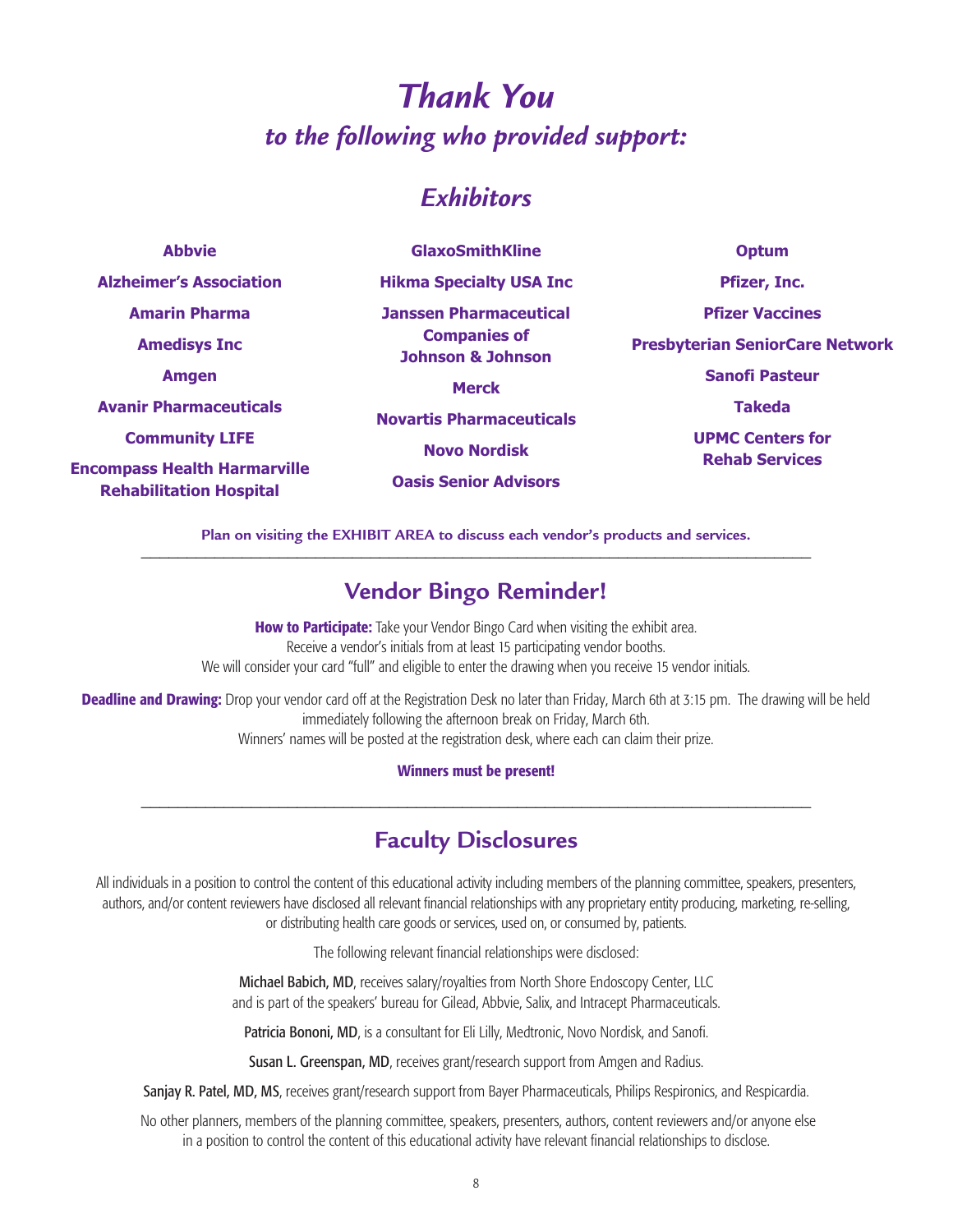| <b>Notes</b> |
|--------------|
|              |
|              |
|              |
|              |
|              |
|              |
|              |
|              |
|              |
|              |
|              |
|              |
|              |
|              |
|              |
|              |
|              |
|              |
|              |
|              |
|              |
|              |
|              |
|              |
|              |
|              |
|              |
|              |
|              |
|              |
|              |
|              |
|              |
|              |
|              |
|              |
|              |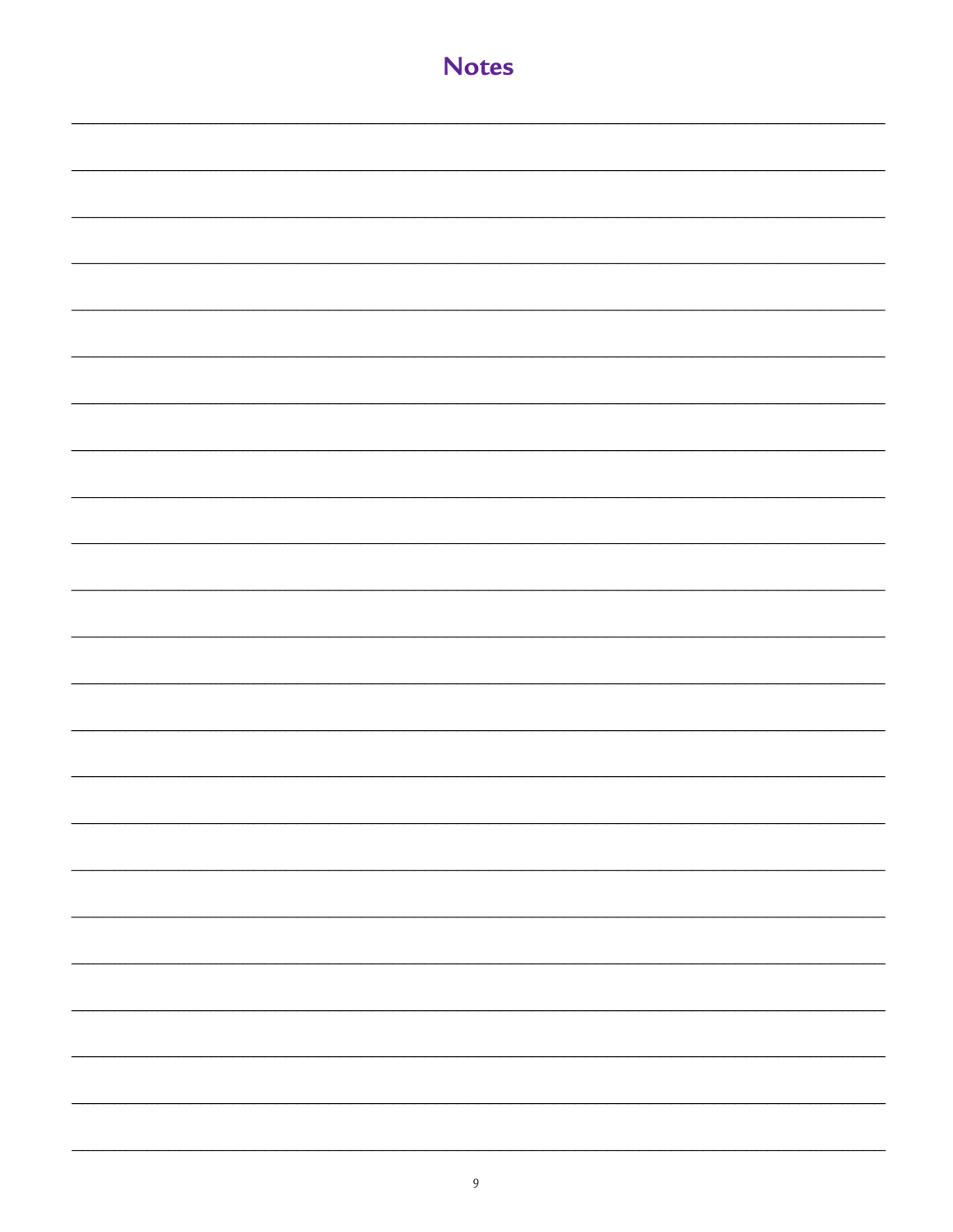| <b>Notes</b> |
|--------------|
|              |
|              |
|              |
|              |
|              |
|              |
|              |
|              |
|              |
|              |
|              |
|              |
|              |
|              |
|              |
|              |
|              |
|              |
|              |
|              |
|              |
|              |
|              |
|              |
|              |
|              |
|              |
|              |
|              |
|              |
|              |
|              |
|              |
|              |
|              |
|              |
|              |
|              |
|              |
|              |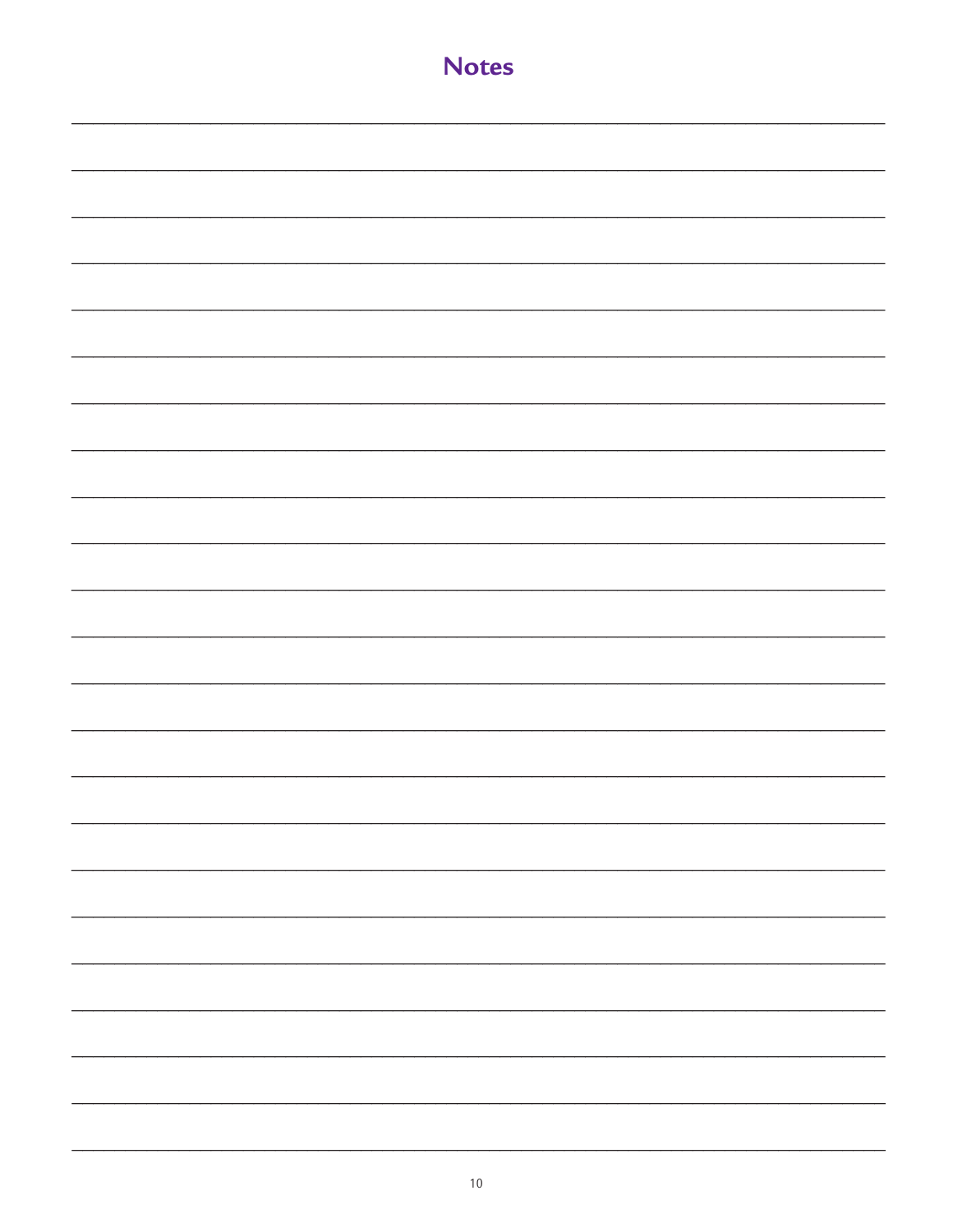| <b>Notes</b> |
|--------------|
|              |
|              |
|              |
|              |
|              |
|              |
|              |
|              |
|              |
|              |
|              |
|              |
|              |
|              |
|              |
|              |
|              |
|              |
|              |
|              |
|              |
|              |
|              |
|              |
|              |
|              |
|              |
| -            |
| -            |
|              |
| -            |
|              |
|              |
| Ξ.           |
|              |
| -            |